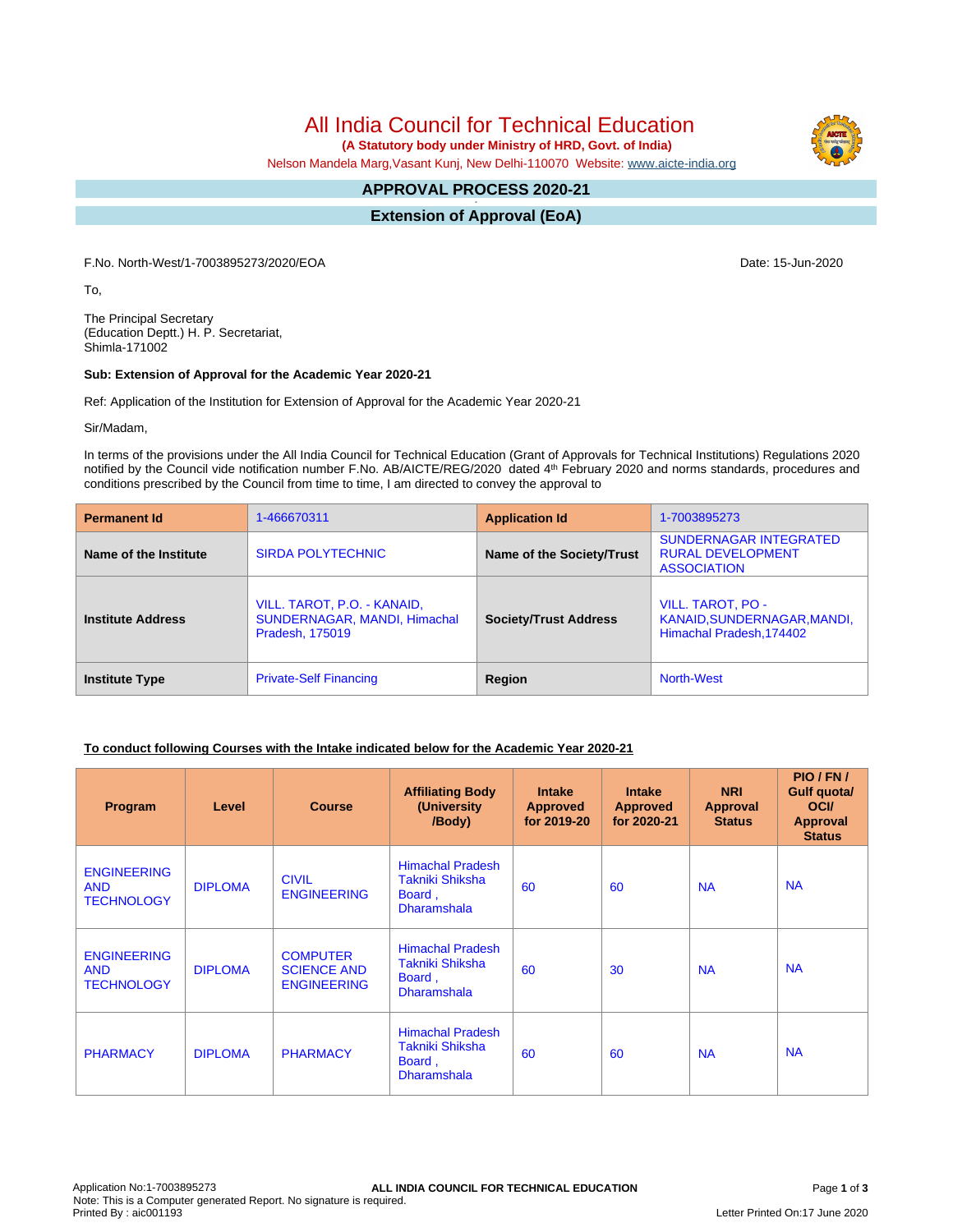| <b>ENGINEERING</b><br><b>AND</b><br><b>TECHNOLOGY</b> | <b>DIPLOMA</b>                  | <b>ELECTRICAL</b><br><b>AND</b><br><b>ELECTRONICS</b><br><b>ENGINEERING</b> | <b>Himachal Pradesh</b><br><b>Takniki Shiksha</b><br>Board,<br><b>Dharamshala</b> | 60 | 60 | <b>NA</b> | <b>NA</b> |
|-------------------------------------------------------|---------------------------------|-----------------------------------------------------------------------------|-----------------------------------------------------------------------------------|----|----|-----------|-----------|
| <b>ENGINEERING</b><br><b>AND</b><br><b>TECHNOLOGY</b> | <b>DIPLOMA</b>                  | <b>MECHANICAL</b><br><b>ENGINEERING</b>                                     | <b>Himachal Pradesh</b><br>Takniki Shiksha<br>Board,<br><b>Dharamshala</b>        | 60 | 30 | <b>NA</b> | <b>NA</b> |
| <b>PHARMACY</b>                                       | <b>UNDER</b><br><b>GRADUATE</b> | <b>PHARMACY</b>                                                             | <b>Himachal Pradesh</b><br><b>Technical</b><br>University,<br>Hamirpur            | 60 | 60 | <b>NA</b> | <b>NA</b> |

### **Course(s) Applied for Closure by the Institute for the Academic Year 2020-21**

| <b>Program</b>                              | Level          | <b>Course</b>                                                   | <b>Affiliating Body</b><br>(Univ/Body)                                     | <b>Course Closure Status</b> |
|---------------------------------------------|----------------|-----------------------------------------------------------------|----------------------------------------------------------------------------|------------------------------|
| <b>ENGINEERING AND</b><br><b>TECHNOLOGY</b> | <b>DIPLOMA</b> | <b>ELECTRONICS &amp;</b><br><b>COMMUNICATION</b><br><b>ENGG</b> | <b>Himachal Pradesh</b><br>Takniki Shiksha<br>Board,<br><b>Dharamshala</b> | Pending <sup>\$</sup>        |
| <b>ENGINEERING AND</b><br><b>TECHNOLOGY</b> | <b>DIPLOMA</b> | <b>AUTOMOBILE</b><br><b>ENGINEERING</b>                         | <b>Himachal Pradesh</b><br>Takniki Shiksha<br>Board,<br><b>Dharamshala</b> | Pending <sup>\$</sup>        |

\$ Due to non-submission of NOC's from University / Board and / or State Government

### **It is mandatory to comply with all the essential requirements as given in APH 2020-21 (Appendix 6)**

## **Important Instructions**

- 1. The State Government/ UT/ Directorate of Technical Education/ Directorate of Medical Education shall ensure that 10% of reservation for Economically Weaker Section (EWS) as per the reservation policy for admission, operational from the Academic year 2020-21 is implemented without affecting the reservation percentages of SC/ ST/ OBC/ General. However, this would not be applicable in the case of Minority Institutions referred to the Clause (1) of Article 30 of Constitution of India. Such Institution shall be permitted to increase in annual permitted strength over a maximum period of two years beginning with the Academic Year 2020-21
- 2. The Institution offering courses earlier in the Regular Shift, First Shift, Second Shift/Part Time now amalgamated as total intake shall have to fulfil all facilities such as Infrastructure, Faculty and other requirements as per the norms specified in the Approval Process Handbook 2020-21 for the Total Approved Intake. Further, the Institutions Deemed to be Universities/ Institutions having Accreditation/ Autonomy status shall have to maintain the Faculty: Student ratio as specified in the Approval Process Handbook. All such Institutions/ Universities shall have to create the necessary Faculty, Infrastructure and other facilities WITHIN 2 YEARS to fulfil the norms based on the Affidavit submitted to AICTE.
- 3. In case of any differences in content in this Computer generated Extension of Approval Letter, the content/information as approved by the Executive Council / General Council as available on the record of AICTE shall be final and binding.
- 4. Strict compliance of Anti-Ragging Regulation: Approval is subject to strict compliance of provisions made in AICTE Regulation notified vide F. No. 373/Legal/AICTE/2009 dated July 1, 2009 for Prevention and Prohibition of Ragging in Technical Institutions. In case Institution fails to take adequate steps to Prevent Ragging or fails to act in accordance with AICTE Regulation or fails to punish perpetrators or incidents of Ragging, it will be liable to take any action as defined under clause 9(4) of the said Regulation.